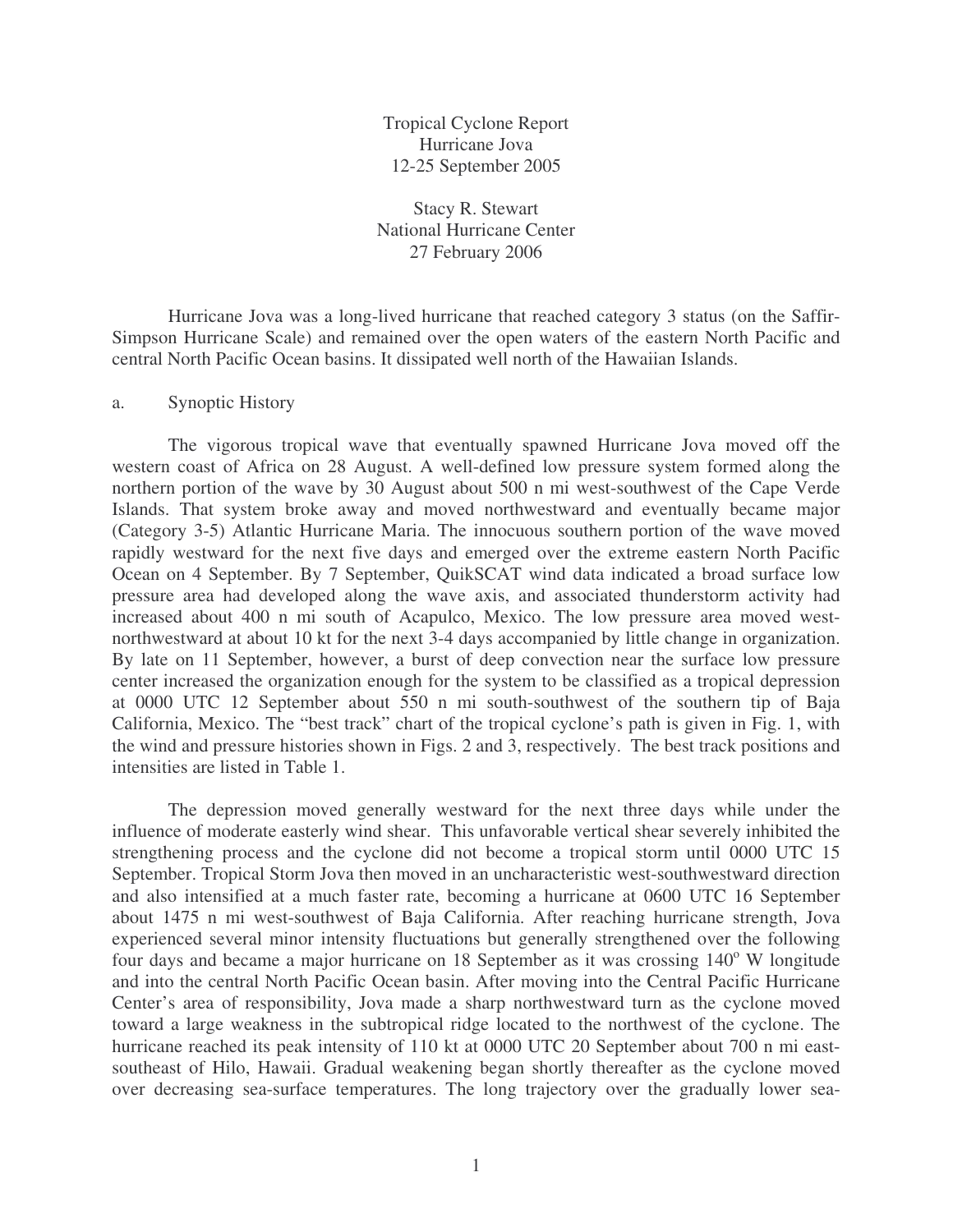surface temperatures steadily took its toll on Jova and the cyclone rapidly weakened to a tropical storm late on 22 September about 350 n mi east-northeast of Hilo. Jova became a tropical depression 24 h later and the remnant circulation dissipated about 260 n mi north of Hilo, Hawaii by 0600 UTC 25 September.

## b. Meteorological Statistics

Observations in Hurricane Jova (Figs. 2 and 3) include satellite-based Dvorak technique intensity estimates from the Tropical Analysis and Forecast Branch (TAFB), the Satellite Analysis Branch (SAB) and the U. S. Air Force Weather Agency (AFWA). Microwave satellite imagery from NOAA polar-orbiting satellites, the NASA Tropical Rainfall Measuring Mission (TRMM), the NASA QuikSCAT, and Defense Meteorological Satellite Program (DMSP) satellites were also useful in tracking Jova.

Jova's peak intensity of 110 kt at 0000 UTC 20 Sep 2005 is based on a blend of 3-h average Advanced Objective Dvorak Technique (ODT) T-numbers and the subjective T-numbers from the various satellite agencies. This intensity also fit the best appearance and smallest diameter of the eye in microwave satellite imagery (Fig. 4).

No ship or land-based reports of winds of tropical storm-force associated with Hurricane Jova were received.

## c. Casualty and Damage Statistics

There were no reports of damages or casualties associated with Hurricane Jova.

## d. Forecast and Warning Critique

Average NHC official (OFCL) track errors (with the number of cases in parentheses) for Jova in the eastern North Pacific basin were 34 (26), 51 (26), 64 (26), 84 (26), 104 (26), 125 (26), and 145 (26) n mi for the 12, 24, 36, 48, 72, 96, and 120 h forecasts, respectively. These errors are considerably lower than the average official track errors for the 10-yr period 1995-  $2004<sup>1</sup>$  [(37, 68, 97, 123, 175, 208, and 259 n mi, respectively), (Table 4)] at all forecast times, especially in the later forecast periods. The largest OFCL errors generally occurred during the first few forecasts as the aclimatological west-southwestward motion was not anticipated.

Average official intensity errors were 5, 8, 12, 15, 23, 32, and 34 kt for the 12, 24, 36, 48, 72, 96, and 120 h forecasts, respectively. For comparison, the average official intensity errors over the 10-yr period 1995-2004 are 6, 11, 14, 17, 19, 18, and 19 kt, respectively. The larger than average intensity errors at 72-120 h were the result of underforecasts by as much 55 kt. The effects of lower sea-surface temperatures and slightly unfavorable wind shear did not materialize as expected. The Statistical Hurricane Intensity Prediction Scheme (SHIPS) intensity model had

Errors given for the 96 and 120 h periods are averages over the four-year period 2001-4.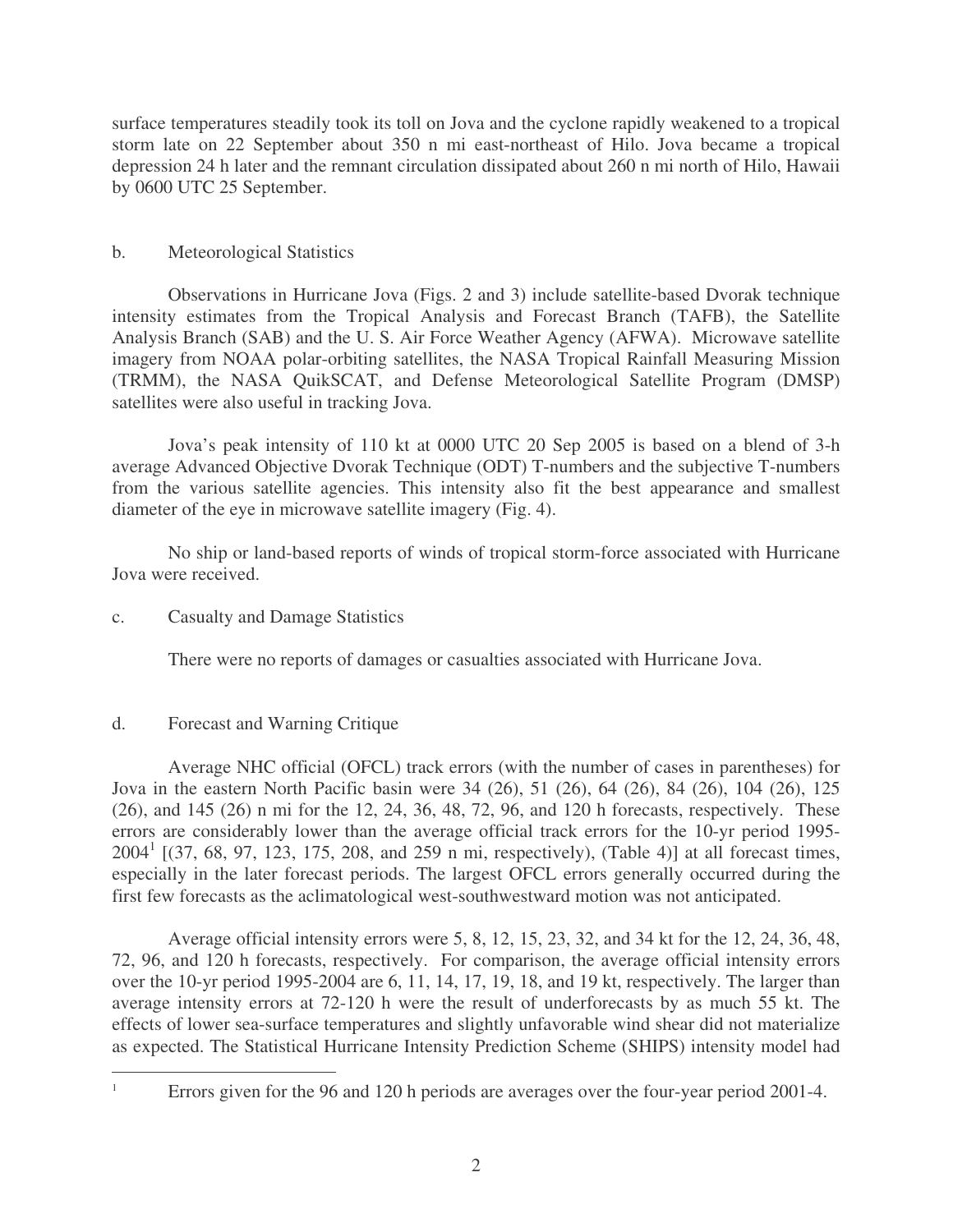many large underforecasts similar to OFCL in the later time periods. The usually robust GFDL model also had several underforecasts, but not as many nor as large as the OFCL forecasts.

No tropical cyclone watches or warnings were required.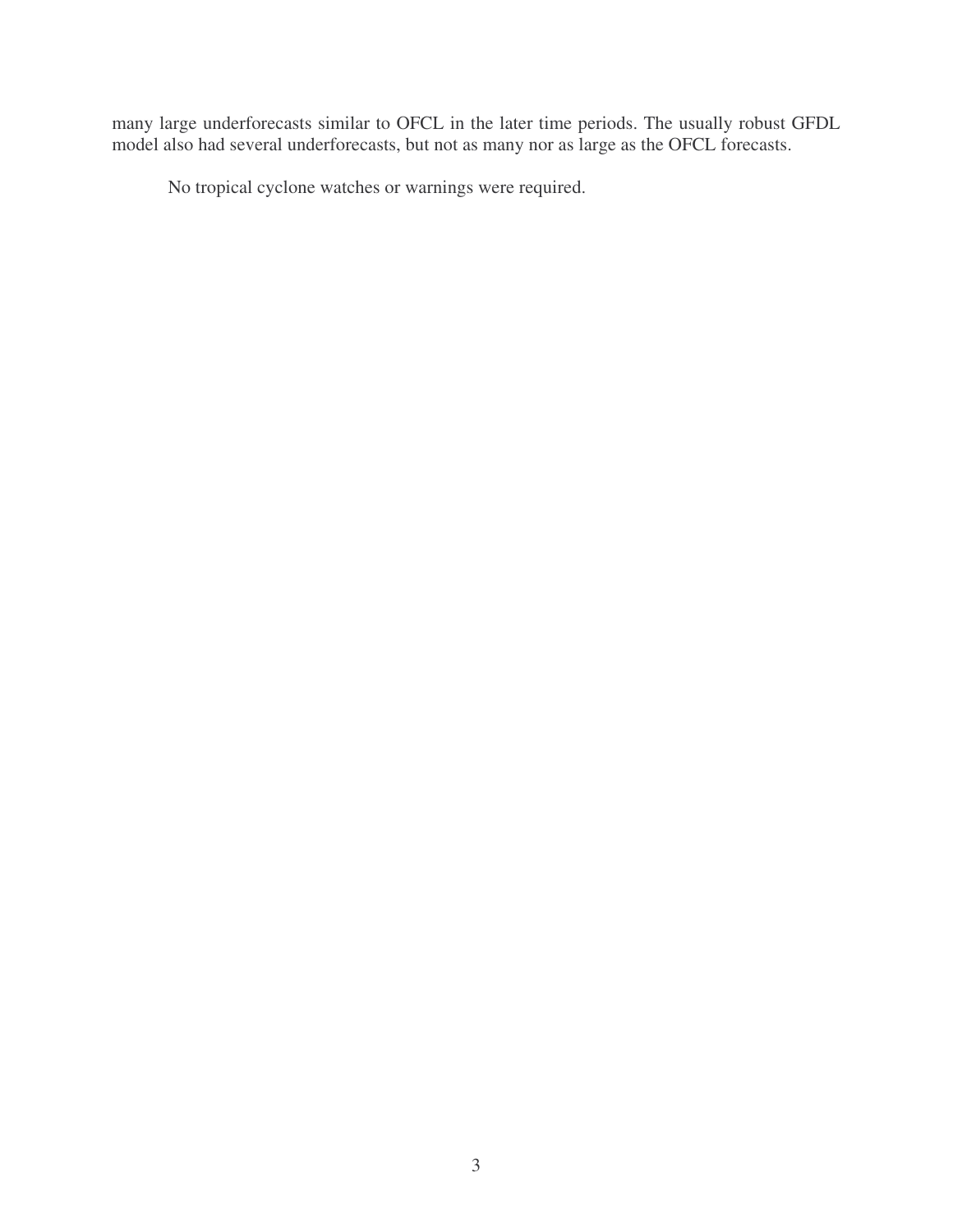| Date/Time<br>(UTC) | Latitude<br>$(^{\circ}N)$ | Longitude<br>$(^{\circ}W)$ | Pressure<br>(mb) | Wind<br>Speed<br>(kt) | <b>Stage</b>        |  |
|--------------------|---------------------------|----------------------------|------------------|-----------------------|---------------------|--|
| 12/0000            | 14.8                      | 114.5                      | 1008             | 30                    | tropical depression |  |
| 12/0600            | 14.8                      | 115.6                      | 1008             | 30                    |                     |  |
| 12/1200            | 14.8                      | 116.6                      | 1008             | 30                    | $\mathbf{H}$        |  |
| 12/1800            | 14.8                      | 117.8                      | 1008             | 30                    | $\pmb{\mathsf{H}}$  |  |
| 13/0000            | 14.8                      | 118.8                      | 1008             | 30                    | $\pmb{\mathsf{H}}$  |  |
| 13/0600            | 14.5                      | 119.7                      | 1008             | 30                    | $\pmb{\mathsf{H}}$  |  |
| 13/1200            | 14.3                      | 120.7                      | 1008             | 30                    | $^{\dagger}$        |  |
| 13/1800            | 14.3                      | 122.0                      | 1007             | 30                    | $\pmb{\mathsf{H}}$  |  |
| 14 / 0000          | 14.2                      | 123.4                      | 1007             | 30                    | $\pmb{\mathsf{H}}$  |  |
| 14/0600            | 14.1                      | 124.6                      | 1007             | 30                    | $\pmb{\mathsf{H}}$  |  |
| 14 / 1200          | 13.9                      | 125.6                      | 1007             | 30                    | $\pmb{\mathsf{H}}$  |  |
| 14/1800            | 13.8                      | 126.5                      | 1007             | 30                    | $\mathbf{H}$        |  |
| 15 / 0000          | 13.8                      | 127.6                      | 1006             | 35                    | tropical storm      |  |
| 15/0600            | 13.8                      | 128.6                      | 1004             | 40                    | $\mathbf{H}$        |  |
| 15/1200            | 13.5                      | 130.1                      | 1000             | 45                    | $\pmb{\mathsf{H}}$  |  |
| 15/1800            | 13.1                      | 131.5                      | 994              | 55                    | $\pmb{\mathsf{H}}$  |  |
| 16 / 0000          | 13.0                      | 132.7                      | 990              | 60                    | $\mathbf{H}$        |  |
| 16/0600            | 12.9                      | 133.6                      | 987              | 65                    | hurricane           |  |
| 16/1200            | 12.6                      | 134.6                      | 983              | 70                    | $\mathbf{H}$        |  |
| 16 / 1800          | 12.4                      | 135.7                      | 979              | 75                    | $\pmb{\mathsf{H}}$  |  |
| 17/0000            | 12.3                      | 136.4                      | 977              | 80                    | $\pmb{\mathsf{H}}$  |  |
| 17/0600            | 12.2                      | 137.2                      | 974              | 85                    | $\pmb{\mathsf{H}}$  |  |
| 17/1200            | 12.2                      | 138.1                      | 973              | 85                    | $\pmb{\mathsf{H}}$  |  |
| 17/1800            | 12.5                      | 138.6                      | 973              | 85                    | $\pmb{\mathsf{H}}$  |  |
| 18/0000            | 12.9                      | 139.3                      | 973              | 85                    | $\pmb{\mathsf{H}}$  |  |
| 18/0600            | 13.2                      | 139.8                      | 973              | 85                    | $\pmb{\mathsf{H}}$  |  |
| 18/1200            | 13.5                      | 140.2                      | 970              | 90                    | $\pmb{\mathsf{H}}$  |  |
| 18/1800            | 13.8                      | 140.6                      | 970              | 90                    | $\mathbf{H}$        |  |
| 19 / 0000          | 14.2                      | 141.1                      | 969              | 90                    | 11                  |  |
| 19 / 0600          | 14.7                      | 141.7                      | 965              | 95                    | $\mathbf{H}$        |  |
| 19 / 1200          | 15.2                      | 142.2                      | 960              | 100                   | $\pmb{\mathsf{H}}$  |  |
| 19/1800            | 15.6                      | 142.7                      | 955              | 105                   | $\pmb{\mathsf{H}}$  |  |
| 20 / 0000          | 16.0                      | 143.3                      | 951              | 110                   | $\pmb{\mathsf{H}}$  |  |
| 20/0600            | 16.2                      | 143.9                      | 952              | 110                   | $\pmb{\mathsf{H}}$  |  |
| 20 / 1200          | 16.4                      | 144.6                      | 955              | 105                   | $\pmb{\mathsf{H}}$  |  |
| 20/1800            | 16.5                      | 145.1                      | 956              | 105                   | $\pmb{\mathsf{H}}$  |  |
| 21/0000            | 16.7                      | 145.7                      | 957              | 105                   | $\pmb{\mathsf{H}}$  |  |
| 21/0600            | 17.0                      | 146.2                      | 958              | 105                   | $\pmb{\mathsf{H}}$  |  |
| 21/1200            | 17.3                      | 146.6                      | 961              | 100                   | $\pmb{\mathsf{H}}$  |  |
| 21/1800            | 17.7                      | 147.0                      | 962              | 100                   | $\pmb{\mathsf{H}}$  |  |

Table 1. Best track for Hurricane Jova, 12-25 September 2005.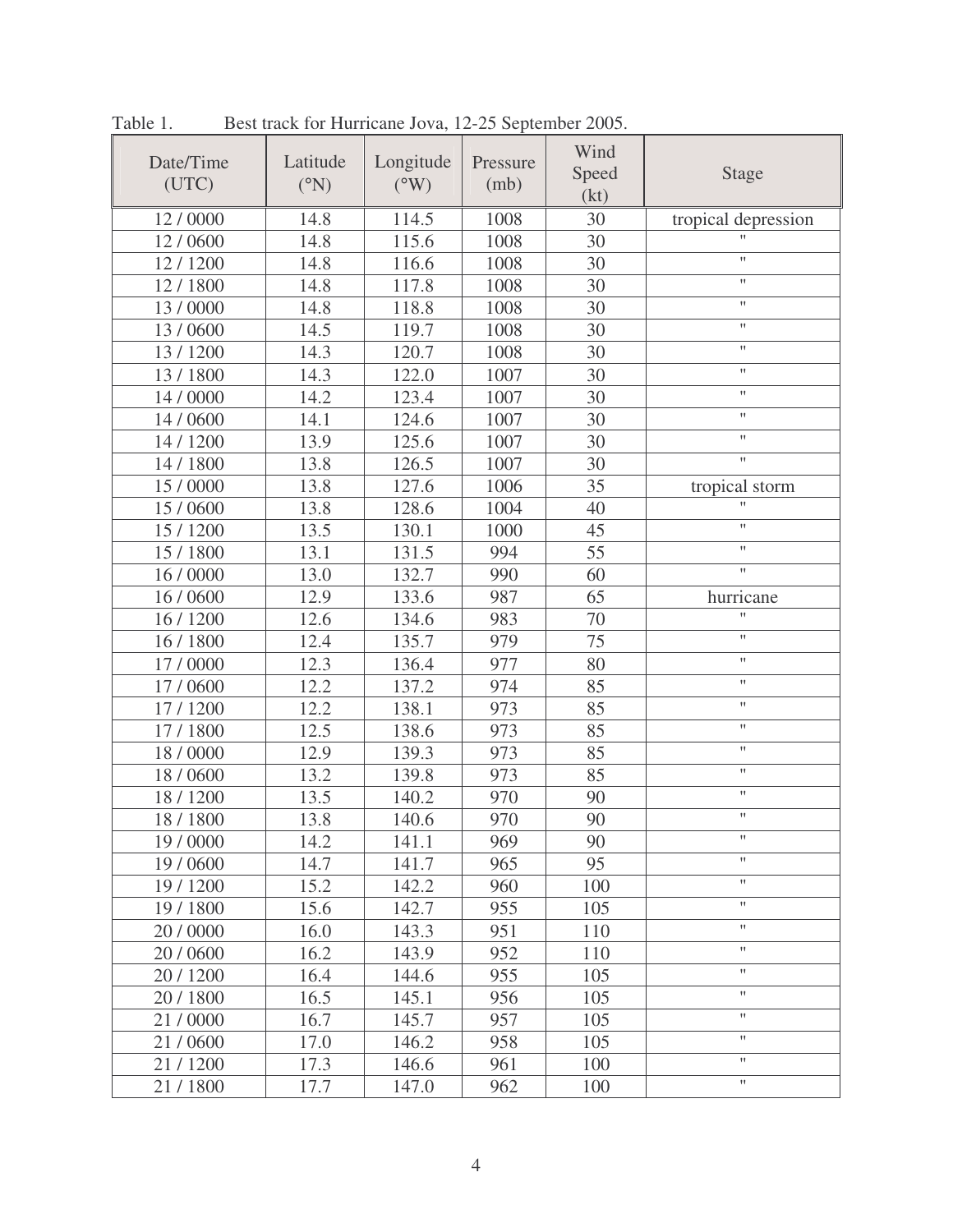| 22/0000   | 18.1 | 147.3 | 965  | 95  | $\mathbf{H}$        |
|-----------|------|-------|------|-----|---------------------|
| 22/0600   | 18.7 | 147.6 | 970  | 90  | $^{\dagger}$        |
| 22/1200   | 19.4 | 147.9 | 976  | 80  | $\pmb{\mathsf{H}}$  |
| 22/1800   | 20.1 | 148.5 | 982  | 70  | $\mathbf{H}$        |
| 23/0000   | 20.8 | 149.1 | 989  | 60  | tropical storm      |
| 23/0600   | 21.4 | 149.6 | 995  | 55  | $^{\dagger}$        |
| 23/1200   | 21.9 | 150.0 | 1000 | 45  | $\mathbf{H}$        |
| 23/1800   | 22.3 | 150.4 | 1005 | 35  | $^{\dagger}$        |
| 24 / 0000 | 22.8 | 151.1 | 1010 | 30  | tropical depression |
| 24/0600   | 23.0 | 152.1 | 1010 | 30  | $^{\dagger}$        |
| 24 / 1200 | 23.1 | 153.0 | 1014 | 25  | $^{\dagger}$        |
| 24 / 1800 | 23.3 | 153.8 | 1014 | 25  | $\mathbf{H}$        |
| 25/0000   | 23.7 | 154.6 | 1015 | 20  | $\mathbf{H}$        |
| 25/0600   |      |       |      |     | dissipated          |
| 20/0000   | 16.0 | 143.3 | 951  | 110 | minimum pressure    |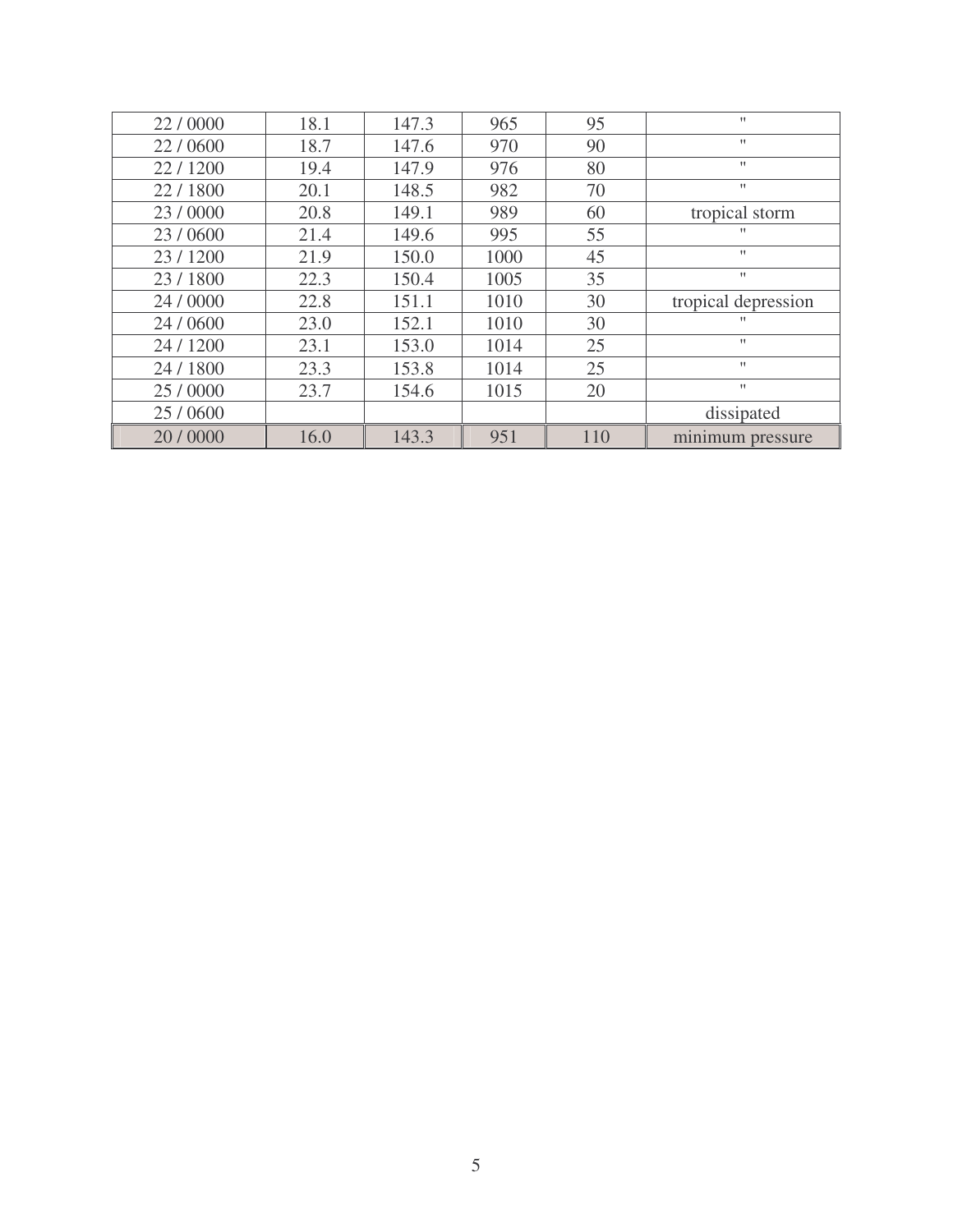| Forecast<br>Technique                          | Forecast Period (h) |              |              |               |               |              |              |  |
|------------------------------------------------|---------------------|--------------|--------------|---------------|---------------|--------------|--------------|--|
|                                                | 12                  | 24           | 36           | 48            | 72            | 96           | 120          |  |
| CLP5                                           | 41(26)              | 81 (26)      | 121(26)      | 169(26)       | 261 (26)      | 329 (26)     | 376 (26)     |  |
| <b>GFNI</b>                                    | 55(23)              | 90(23)       | 118(23)      | 145(23)       | 168(23)       | 176(23)      | 196(23)      |  |
| <b>GFDI</b>                                    | 37(25)              | 56(25)       | 63(25)       | 77(25)        | 101(25)       | 125(25)      | 140 $(25)$   |  |
| GFDL*                                          | 35(26)              | 54(26)       | 67(26)       | 74(26)        | 93(26)        | 118 $(26)$   | 135(26)      |  |
| GFDN*                                          | 53(23)              | 88 (23)      | 116(23)      | 138 (23)      | 167(23)       | 172(23)      | 187(23)      |  |
| <b>GFSI</b>                                    | 37(23)              | 57(20)       | 88 (20)      | 117(19)       | 173(18)       | 239 (18)     | 292 (18)     |  |
| GFSO*                                          | 44(25)              | 57(22)       | 82 (21)      | 105(20)       | 161(19)       | 229 (19)     | 284 (19)     |  |
| <b>AEMI</b>                                    | 39(25)              | 52(23)       | 78 (23)      | 114(22)       | 149(19)       | 209(19)      | 249 (19)     |  |
| <b>NGPI</b>                                    | 49 (24)             | 75(24)       | 98 (24)      | 130(24)       | 174(24)       | 214(24)      | 261 (24)     |  |
| NGPS*                                          | 57(25)              | 88 (25)      | 112(25)      | 137(25)       | 177(25)       | 204(25)      | 234(25)      |  |
| <b>UKMI</b>                                    | 34(25)              | 45 $(25)$    | 53 $(25)$    | 76(25)        | 111(25)       | 169(25)      | 235(25)      |  |
| UKM <sup>*</sup>                               | 33(13)              | 49 $(13)$    | 58 $(13)$    | 69(13)        | 98(13)        | 152(13)      | 209(13)      |  |
| <b>BAMD</b>                                    | 42(26)              | 67(26)       | 93 (26)      | 125(26)       | 198 (26)      | 267(26)      | 323(26)      |  |
| <b>BAMM</b>                                    | 39(26)              | 60(26)       | 76 (26)      | 98 (26)       | 158 (26)      | 216(26)      | 272(26)      |  |
| <b>BAMS</b>                                    | 37(26)              | 61(26)       | 89 (26)      | 123 (26)      | 208 (26)      | 311(26)      | 397 (26)     |  |
| <b>CONU</b>                                    | 36(25)              | 51(25)       | 63(25)       | 84 (25)       | 109(25)       | 124 $(25)$   | 140 $(25)$   |  |
| <b>GUNA</b>                                    | 31(22)              | 41 $(19)$    | 52(19)       | 70(18)        | 98(18)        | 117(18)      | 132(18)      |  |
| <b>FSSE</b>                                    | 26(12)              | 34 $(12)$    | 44 $(10)$    | 71(10)        | 91(4)         | 125(2)       | 127(2)       |  |
| <b>OFCL</b>                                    | 34(26)              | 51(26)       | 64(26)       | 84 (26)       | 104(26)       | 125(26)      | 145(26)      |  |
| <b>NHC Official</b><br>$(1995 - 2004$<br>mean) | 37<br>(2654)        | 68<br>(2378) | 97<br>(2096) | 123<br>(1829) | 175<br>(1386) | 208<br>(355) | 259<br>(224) |  |

Table 2. Preliminary forecast evaluation (heterogeneous sample) for Hurricane Jova, 12-25 September 2005. Forecast errors (n mi) are followed by the number of forecasts in parentheses. Errors smaller than the NHC official forecast are shown in bold-face type. Verification includes the depression stage.

\*Output from these models was unavailable at forecast time.

Errors given for the 96 and 120 h periods are averages over the four-year period 2001-4.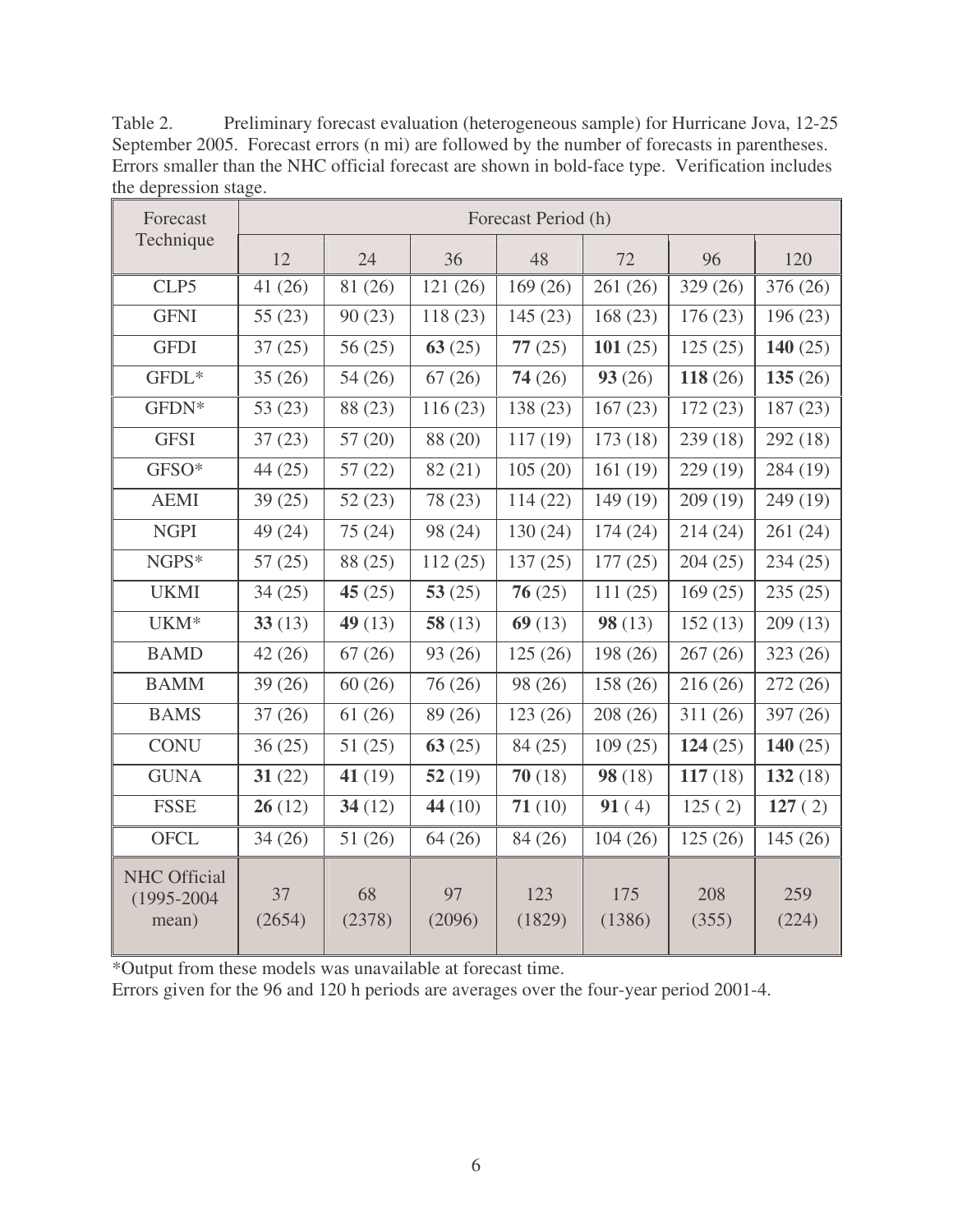

Figure 1. Best track positions for Hurricane Jova, 12-25 September 2005.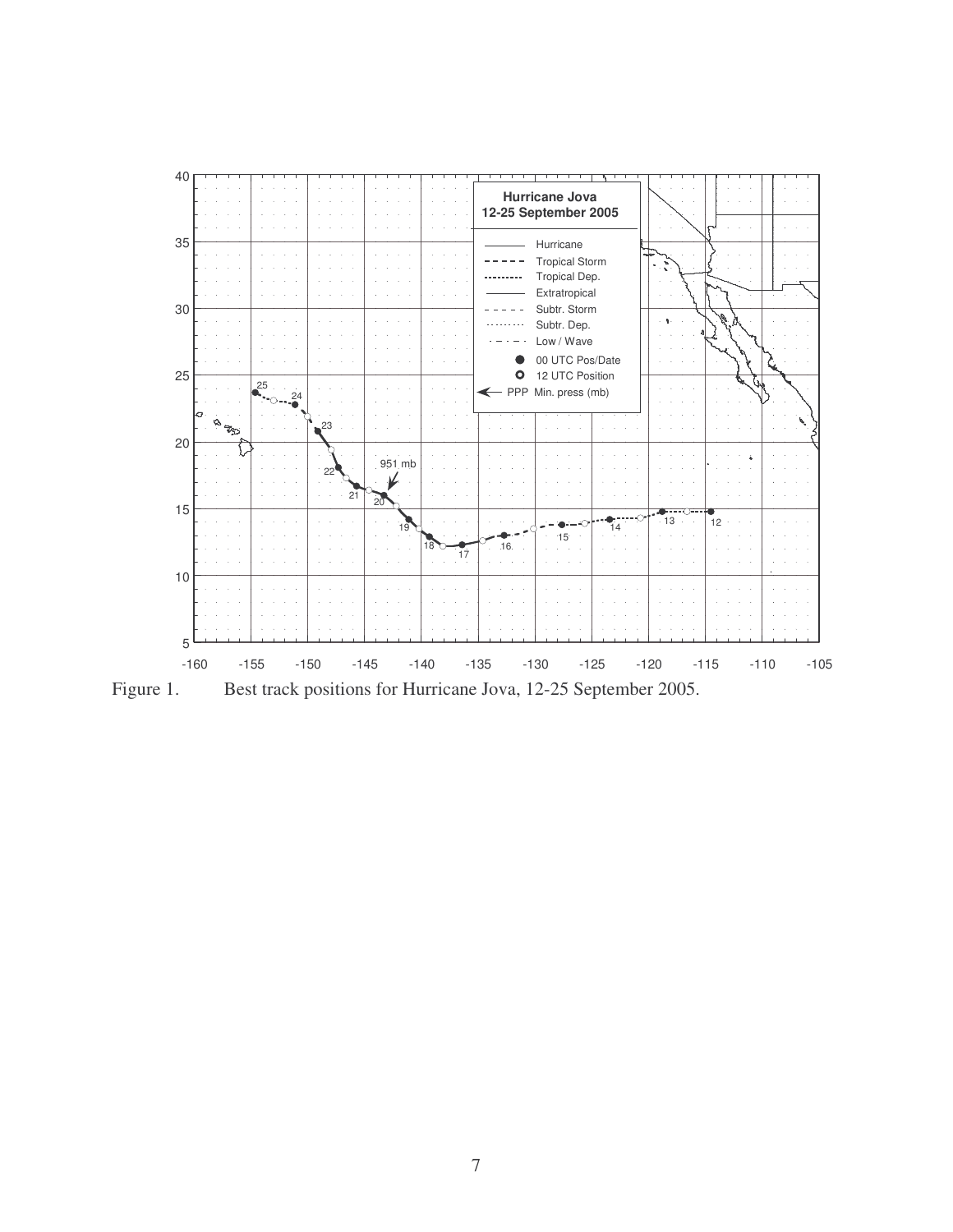

Figure 2. Selected wind observations and best track maximum sustained surface wind speed curve for Hurricane Jova, 12-25 September 2005. Objective Dvorak estimates represent linear averages over a three-hour period ending on the nominal observation time.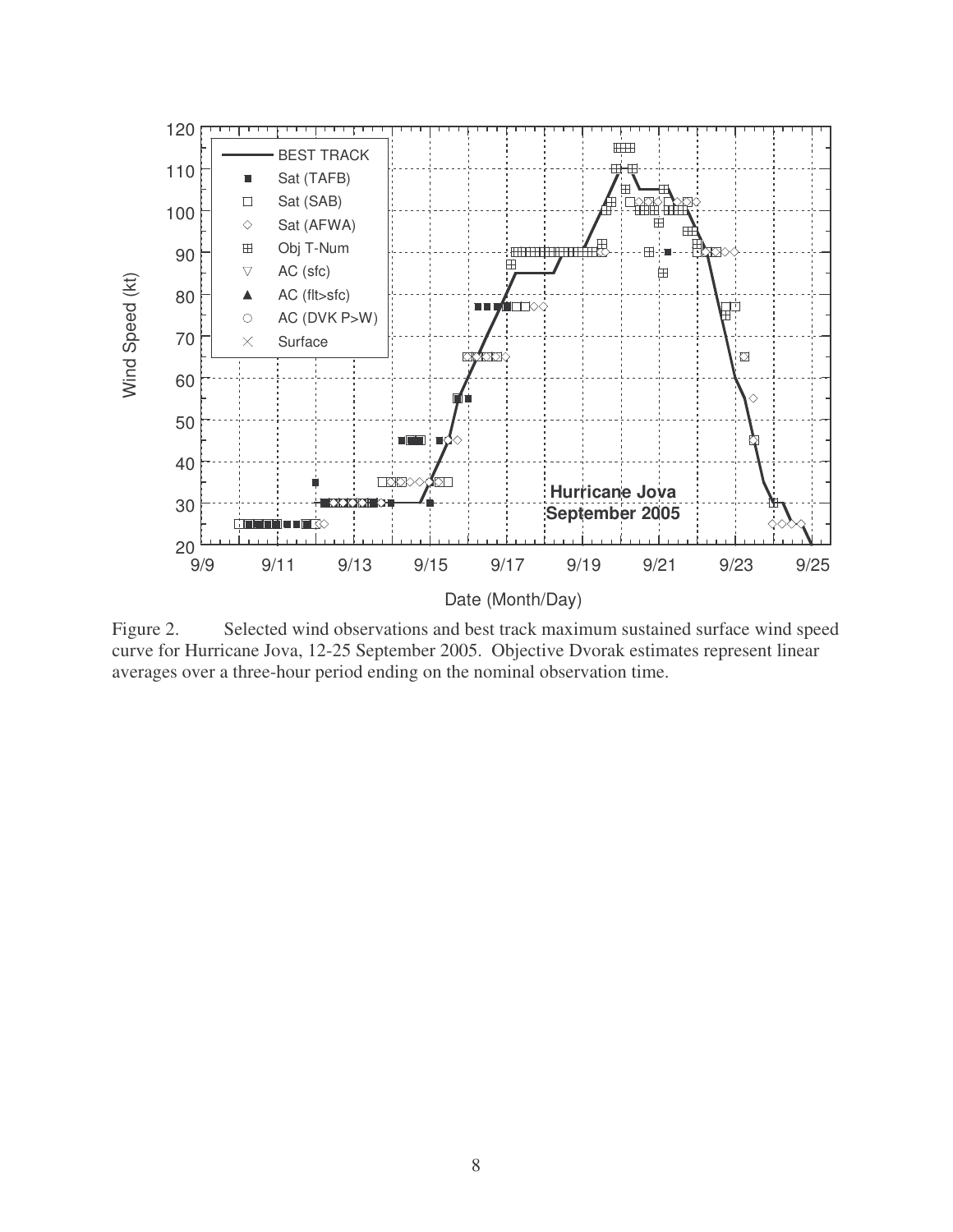

Figure 3. Selected pressure observations and best track minimum central pressure curve for Hurricane Jova, 12-25 September 2005. Objective Dvorak estimates represent linear averages over a three-hour period ending on the nominal observation time.